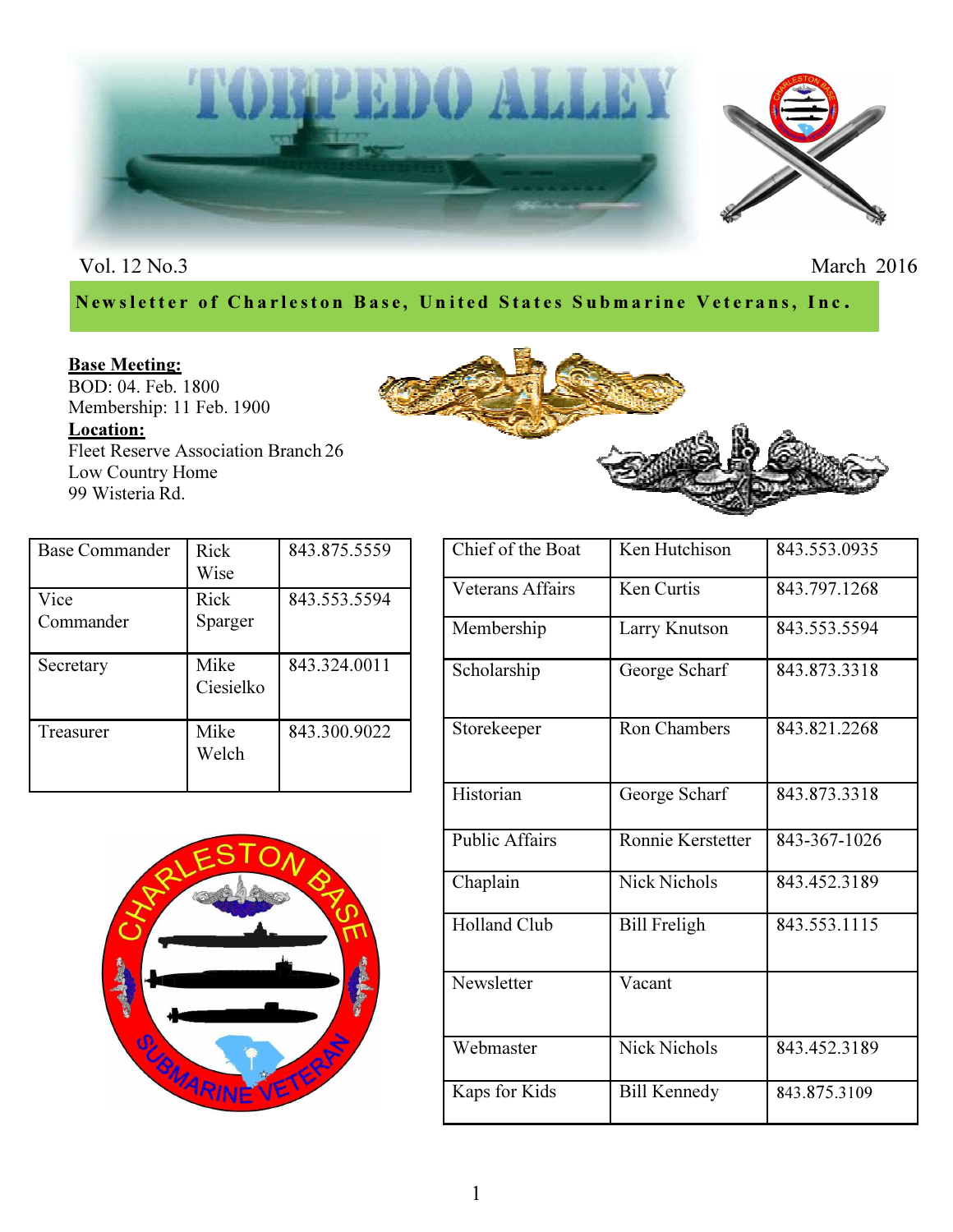| <b>Submarines Lost During the Month of March</b> |                                                                                                 |                                                |  |  |
|--------------------------------------------------|-------------------------------------------------------------------------------------------------|------------------------------------------------|--|--|
| USS PERCH (SS-176)                               | 3 March 1942 - 1 <sup>st</sup> war patrol                                                       | 61 POWs; 55 survived the war;<br>6 died as POW |  |  |
|                                                  | USS GRAMPUS (SS-207) 5 March 1943 - 6th war patrol                                              | Lost with all hands - 71 souls                 |  |  |
| <b>USSH-1 (SS-28)</b>                            | 12 March 1920 - grounding                                                                       | Loss of 4 souls                                |  |  |
| <b>USS TRITON (SS-201)</b>                       | 15 March 1943 - 6 <sup>th</sup> war patrol Lost with all hands - 74 souls                       |                                                |  |  |
| <b>USS KETE (SS-369)</b>                         | 20 March 1945 - 2 <sup>nd</sup> war patrol Lost with all hands - 87 souls                       |                                                |  |  |
| <b>USS F-4 (SS-23)</b>                           | 25 March 1915 - foundered Lost with all hands - 21 souls                                        |                                                |  |  |
|                                                  | USS TULLIBEE (SS-284) 26 March 1944 - 4th war patrol Lost with 79 souls -                       |                                                |  |  |
|                                                  |                                                                                                 | 1 POW survived the war                         |  |  |
|                                                  | USS TRIGGER (SS-237) 26 March 1945 - 12 <sup>th</sup> war patrol Lost with all hands - 89 souls |                                                |  |  |

# **Eight Boats and 431 Men Lost**

## Chaplain's Corner RECOUPING YOUR LOSSES

Have you ever made a life blunder? If so, welcome to a very large club! Almost everyone experiences some type of pressures from time to time, and maybe so will you.

When we commit the inevitable missteps of life, we must correct them, learn from them, and pray for the wisdom not to repeat them. When we do, our mistakes become lessons, and our lives become adventures in growth, not stagnation. correct them, learn from them, and pray for the wisdom not<br>to repeat them. When we do, our mistakes become lessons,<br>and our lives become adventures in growth, not stagnation.

So here's the big question: Have you used you mistakes as stumbling blocks or stepping stones? The answer to that question will determine how quickly you gain security and peace of mind.

If you work hard and maintain an attitude of gratitude, you'll find it easiest to manage your life every day.

#### --A Prayer for Today--

Dear Lord, make me a joyful servant to You. Make me a careful steward of the gifts You have given me, and let me share those gifts with joy in my heart and praise on my lips, today and forever. Amen. ion will determine how quickly you gain security and<br>
2 of mind.<br>
2 work hard and maintain an attitude of gratitude, you'l<br>
1 easiest to manage your life every day.<br>
Trayer for Today--<br>
Lord, make me a joyful servant to Yo

# A Plea from Your Base Commander

#### Charleston Base needs your help!

It is often said that only 10% of the membership of an organization do all the work. For Charleston Base this has dropped to about 7%. We need more members to get involved in the base operations. For one thing we need one or two more members to join the Recreation Committee. Many of you have skills that could help the base. Some of you because of still working and other commitments don't have much time. Some of you because of the state of your health are limited in how you can help. That still leaves many members who can step up and help. Please we need you! It is often said that only 10% of the membership of an<br>organization do all the work. For Charleston Base this has<br>dropped to about 7%. We need more members to get<br>involved in the base operations. For one thing we need one<br>

Here are some or the ways you could help.

- a. We need a Newsletter Editor. The previous editor had to give it up due to health issues. are some or the ways you could help.<br>
a. We need a Newsletter Editor. The pro-<br>
had to give it up due to health issues.
- b. We need someone to set up and operate an online store to sell items that have been donated to the base. Right now I have two boxes of items that could be offered.
- c. We need to make up a few new Lost Boat posters. Some of the ones we have are pretty ragged. ell items that have been donated to the<br>ht now I have two boxes of items that<br>offered.<br>to make up a few new Lost Boat<br>lome of the ones we have are pretty<br>more volunteers to serve as pall bearer<br>more members of the Flag Det
- d. We need more volunteers to serve as pall bearers.
- e. We need more members of the Flag Detail.
- f. We need a working group holding elections online.
- g. Participate in the working parties the COB calls for various events like the picnic and the Submarine Birthday/Amberjack Memorial Service. g. Participate in the working parties the COB calls<br>for various events like the picnic and the<br>Submarine Birthday/Amberjack Memorial<br>Service.<br>help we will give you all the support you need. And<br>nd that cannot do what you v

If you help we will give you all the support you need. And if you find that cannot do what you volunteered for you can walk away with no blame. We are brothers after all.

#### USSVI Charleston Base Meeting **Minutes**

The attendance for the February 2016 meeting was 103 members.

Opening Ceremonies: The meeting was called to order by Base Commander Rick Wise. A quorum was present and the meeting started at 1857. Following the Pledge Pledge of Allegiance, the Invocation and the Tolling of the Boats lost in February was given by Base Chaplain Nick Nichols. The USSVI Creed was read by Base Secretary Vice Commander Rick Sparger Sparger. Rick welcomed the members and guests to the meeting. Military Honors Ceremony: Nick Nichols announced the Commencement of the Military Honors Ceremony the Commencement of the Military Honors Ceremony<br>for RMCM/SS Gary Lynn Samples. Taps was played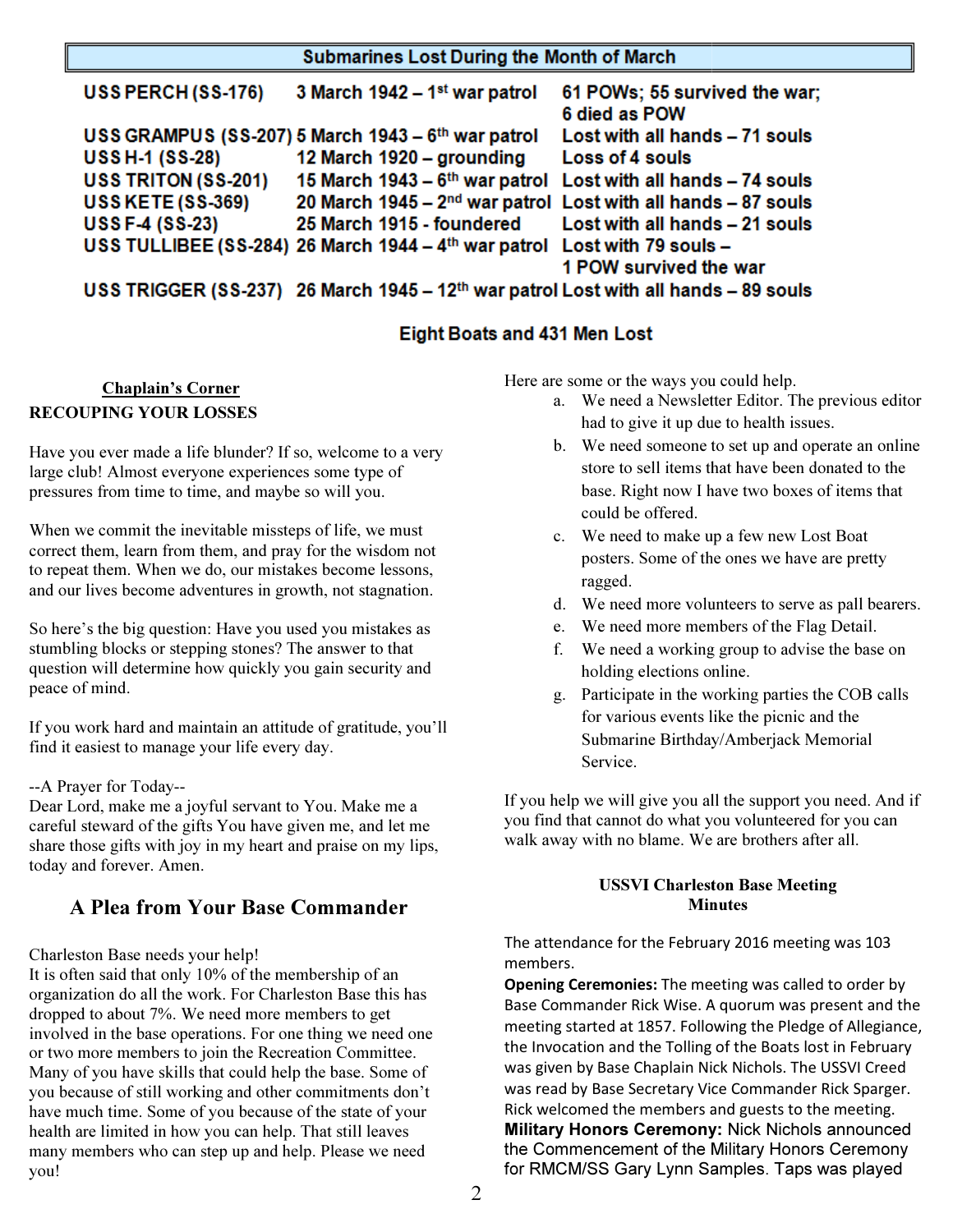while the Flag was folded and presented to the family. Introductions: The following men introduced themselves at the meeting: CTRC (SS) Doug Beauregard Qual Boat: USS Honolulu SSN 718. MM (SS) Kinney

Secretary: Base Secretary Mike Ciesielko reported that the January meeting minutes had been published in the newsletter and on the base website. Mike asked the group for a motion to accept the minutes as written. Butch Bryar made a motion to approve the meeting minutes as een published in the<br>bsite. Mike asked the groutes as written. Butch Br<br>meeting minutes as<br>onded by George Fuchs.

published. The motion was seconded by George Fuchs Treasurer: Base Treasurer Mike Welch gave a report on the Charleston Base finances. The base financial report is now located as a password protected file on the base website under Documents and Resources. The password is the same as needed for the Sailing List Charleston Base finances. The base financial report is now<br>located as a password protected file on the base website<br>under Documents and Resources. The password is the sar<br>as needed for the Sailing List<br>**Vice Commander:** Re

Vice Commander: Recognized Stacy Powers receiving an award for 60 years of continued service with the FRA. will be a joint FRA Subvets Picnic.

Chaplain and Webmaster: Base Chaplain and Webmaster Nick Nichols gave the following report:

#### Submarines Lost During the Month of February

| USS BARBEL (SS 316)                                                                             |                                   |  | Feb. 4, 1945 - $4th$ War Patrol Lost with all hands - 81 |  |  |
|-------------------------------------------------------------------------------------------------|-----------------------------------|--|----------------------------------------------------------|--|--|
| USS SHARK 1 (SS 174)                                                                            |                                   |  | Feb. 11, 1942 - 1st War Patrol Lost with all hands - 59  |  |  |
| <b>USS AMBERJACK (SS 219)</b>                                                                   |                                   |  | Feb. 16, 1943 - 3rd War Patrol Lost with all hands - 72  |  |  |
| <b>USS GRAYBACK (SS 208)</b>                                                                    |                                   |  | Feb. 26, 1944 - 10th War Patrol Lost with all hands - 80 |  |  |
| USS TROUT (SS 202)                                                                              |                                   |  | Feb. 29, 1944 - 11th War Patrol Lost with all hands - 81 |  |  |
|                                                                                                 |                                   |  |                                                          |  |  |
| Five Boats and 373 Men Lost                                                                     |                                   |  |                                                          |  |  |
| <b>H.L. HUNLEY</b>                                                                              | Feb. 17, 1864                     |  | Lost with all hands - 8 souls                            |  |  |
| Master Chief Yeoman, Submarines, David L.<br>Hansen,                                            |                                   |  |                                                          |  |  |
|                                                                                                 | <b>United States Navy Retired</b> |  |                                                          |  |  |
| Shipmate Departed on Eternal Patrol – January 9 <sup>th</sup> ,                                 |                                   |  |                                                          |  |  |
|                                                                                                 | 2016                              |  |                                                          |  |  |
|                                                                                                 |                                   |  |                                                          |  |  |
| Master Chief Radioman, Submarines, Gary L.                                                      |                                   |  |                                                          |  |  |
|                                                                                                 |                                   |  |                                                          |  |  |
| Samples,                                                                                        |                                   |  |                                                          |  |  |
| <b>United States Navy Retired</b>                                                               |                                   |  |                                                          |  |  |
| <b>Shipmate Departed on Eternal Patrol - January</b>                                            |                                   |  |                                                          |  |  |
|                                                                                                 | 14th, 2016                        |  |                                                          |  |  |
|                                                                                                 |                                   |  |                                                          |  |  |
| <b>Chief Fire Control Technician, Submarines, Abel</b><br>'Abe' Urias Jenkins,                  |                                   |  |                                                          |  |  |
|                                                                                                 |                                   |  |                                                          |  |  |
| United States Navy World War II Veteran<br><b>Shipmate Departed on Eternal Patrol - January</b> |                                   |  |                                                          |  |  |
|                                                                                                 | $20^{th}$ , 2016                  |  |                                                          |  |  |
| Lieutenant Commander, Submarines, David E.                                                      |                                   |  |                                                          |  |  |
| Rein,                                                                                           |                                   |  |                                                          |  |  |
|                                                                                                 |                                   |  |                                                          |  |  |

United States Navy Retired

Shipmate Departed on Eternal Patrol – February  $5^{\text{th}}$ , 2016

Lieutenant Commander, Submarines, James George Yates, United States Navy Retired Lieutenant Commander, Submarines, James<br>George Yates,<br>United States Navy Retired<br>Shipmate Departed on Eternal Patrol – February  $6^{\text{th}}$ , 2016

### February Report

#### Highlighted boat of the month:

AMBERJACK was lost on Feb 16, 1943 AMBERJACK was lost on Feb 16, 1943<br>with the loss of 72 officers and men on her 3rd war patrol. While off the coast of Rabaul, she was attacked by a Japanese patrol plane, attacked by a torpedo boat and then depth charged by a subchaser. One additional man was killed earlier on the last patrol. Rabaul, she was attacked by a<br>Japanese patrol plane, attacked by a<br>torpedo boat and then depth charged by<br>a subchaser. One additional man was<br>killed earlier on the last patrol.<br>SS) Dave Hansen departed on Eternal

- YNCM(SS) Dave Hansen departed on Eternal Patrol on Saturday, 9 January. SUBVETS conducted our Bell Tolling Service on 15 Service on January.
- RMCM(SS) Gary Samples departed on Eternal Patrol on 14 January. His memorial service was held at the FRA and SUBVETS conducted our<br>Bell Tolling Service on 16 January. Bell Tolling Service on 16 January.
- FTC(SS) Abe Jenkins departed on Eternal Patrol on 20 January. His funeral service was held on 26 January. SUBVETS conducted our Bell Tolling Service and Flag Folding/Presentation. ary. His funeral service was<br>y. SUBVETS conducted our<br>e and Flag<br>on.<br>departed on Eternal Patrol
- **LCDR Dave Rein departed on Eternal Patrol** on 5 February. His memorial service will be on 5 February. His memorial service will be<br>held here at the FRA tomorrow at 1300. FRA will conduct the Two Bell and SUBVETS will conduct our Bell Tolling and Flag Folding/Presentation. will conduct the Two Bell and SUBVETS will<br>conduct our Bell Tolling and Flag<br>Folding/Presentation.<br>**LCDR Jim Yates** departed on Eternal Patrol o<br>6 February. His memorial service will be held
- **LCDR Jim Yates departed on Eternal Patrol on** Saturday, February 20<sup>th</sup> at 1400 at James Dyal Funeral Home Summerville. All hands will be will be notified as normal sometime the first of the week. SUBVETS will be conducting our Bell Tolling Service and Flag Folding/Presentation. Funeral Home Summerville. All hands will be<br>will be notified as normal sometime the first of<br>the week. SUBVETS will be conducting our Be<br>Tolling Service and Flag Folding/Presentation.<br>**Mildred Wiggins** called me Tuesday to
- **Mildred Wiggins called me Tuesday to say** they wanted to thank Charleston Base SUBVETS for their kindness and support, and SUBVETS for their kindness and support, ar<br>for their attendance at the visitation for their daughter Angie. (Chaplain note: shipmates, your caring and compassion does make a difference in a grieving family's life.)
- Willie Jones is at Pruitt Health Moncks Corner for rehab after being in the VA for pneumonia and a fall at home. He is doing well and doctor said he should be able to go home next week. your caring and compassion does make<br>difference in a grieving family's life.)<br>**Willie Jones** is at Pruitt Health Moncks (<br>for rehab after being in the VA for pneum<br>and a fall at home. He is doing well and (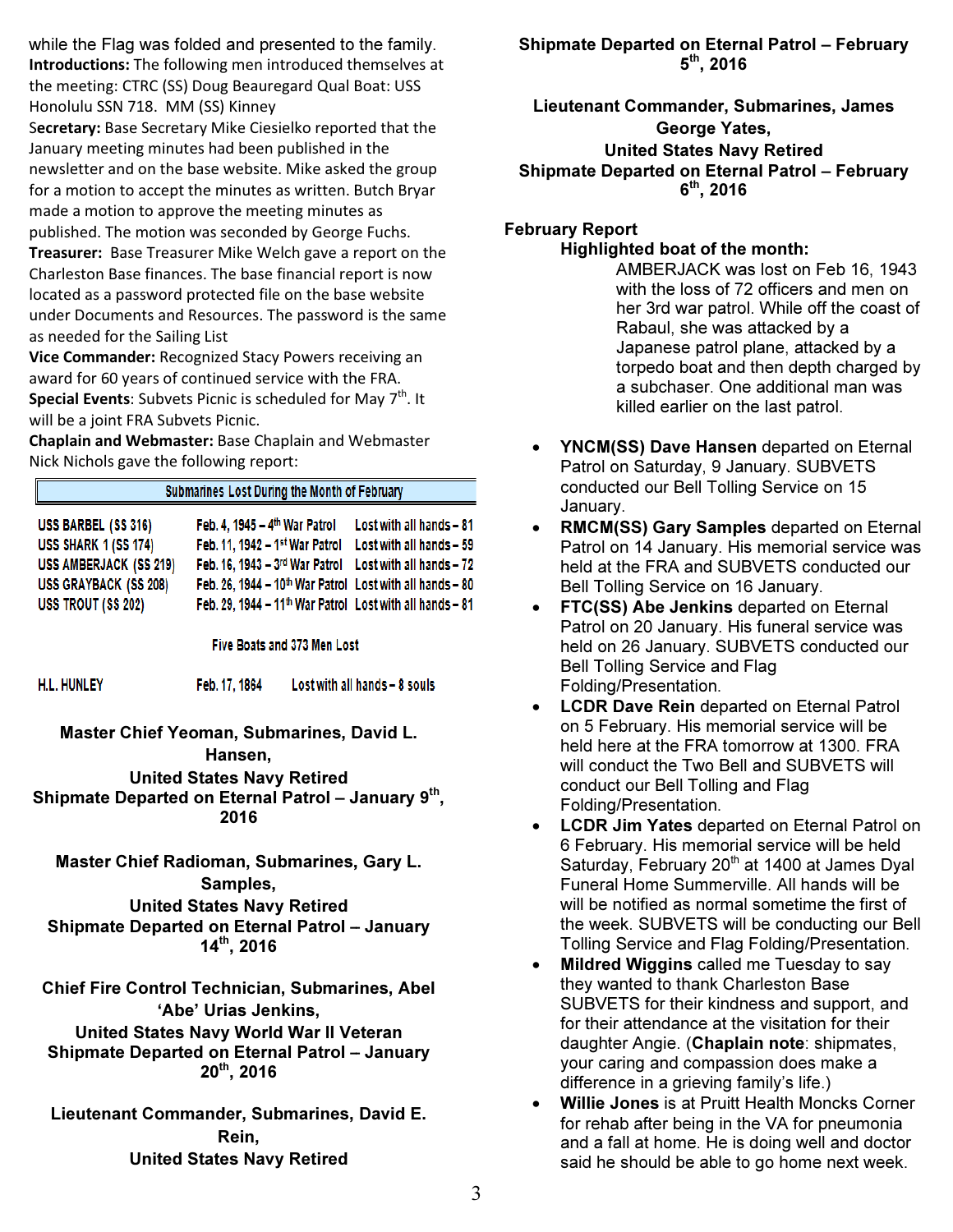- Luke Murphy is at LifeCare, Dayspring rm 205 for rehab after suffering a light stroke in mid-January. Getting stronger each day. Expects to be there until the end of February.
- Ray Bryant has been in and out of the hospital a couple of times since last meeting. He has been approved for a liver transplant and has been called in one time already but the donor organ was not suitable.
- Larry Cox has been in the hospital a couple of times with pneumonia/bronchitis but is better and recovering.
- Dot Campbell is regaining her strength and is scheduled for open-heart surgery on the  $18<sup>th</sup>$ . This will be a 7 hour procedure.
- Mike Emerson has had surgery on his right shoulder. Once recovered from that he will be having his left shoulder surgery.
- Margie Deal's sister, Stella Duke, passed away on January 18<sup>th</sup>.
- Christine Stout was had a heart cath and no blockage was found. She is home and doing well.
- Rich Koehler had his bladder surgery at Trident today. He is in rm 709, up walking and doing well.
- Clell Hutchinson is home on hospice and not doing well. Catherine told me that Clell would like to have visitors and short phone calls. Due to his breathing issues he can't talk very long before he is out of breath so if you call him please only talk for a few minutes. If you plan on visiting please call first and check that he is up to a visit. Also, if you have a cold or you're sick please don't visit. He'll understand if you just call to say hi and that you're thinking of him. Cards will also be welcome.

### Needs 2 smoke detectors installed and two mirrors that need hanging.

- Bill Hall is recovering from his last tumor surgery and is very grateful for all of our prayers and is asking for no visitors or phone calls until further notice.
- Karen Ilgenfritz has been receiving treatment for stomach cancer and it has now spread to some of her bones. Jack asks that you keep his family in your prayers
- Kathy Smith, PM's wife, has two pins in her back. One of the pins broke and she is in great pain and must have surgery to repair.
- Karen McKanna, Rodney's wife, will have surgery on the 19<sup>th</sup>.
- $\bullet$  Jimmy Kimbrell will have surgery on the 24<sup>th</sup>.

Follow-ups were made on those who've had surgery or illnesses in the last couple of months along with the base sending additional cards.

### WEBMASTER NOTES:

- Website is constantly updated.
- Latest Shift Colors can be found on the base website at: http://www.ussvicb.org/documents/ShiftColors/2 016%20Winter-Spring.pdf

District Commander: Ed has progressed with the license plates. The Tags are going to be \$30.00 a year. The Process takes about two years.

Membership: Membership is now 311 members. About twenty members are delinquent in dues. Larry Knutson is taking over membership.

Newsletter: George Fuchs has stepped down as newsletter chairman. Steve Morawiec has relieved him. Steve will put the first one out by March.

FRA: Larry Cox gave us the following report. He announced That Elvis will be at the FRA on Saturday night. Tickets are 5 dollars a person.

February  $21^{st}$  the old time Navy breakfast for \$5.00 each from 0900 to 1130.

Scholarship: George Scharf reported that the fund total is currently \$1704.00

Submarine Veterans of World War II: George Scharf reported that Willie would love to have Visitors. Stacy couldn't make it tonight because someone has to be with his wife. We had 2 other WWII vets present. Join the WWII vets at the Golden Corral 18 Feb.

Storekeeper: Ron Chambers had no report.

Rec Committee: Al Dempster had no report.

Veterans Affairs: Ken Curtis had no report.

Holland Club: Bill Freligh had no report.

CRAMA: Butch Bryar had no report.

Chief of the Boat: Dave Rein will have an eternal patrol ceremony at 12:30 tomorrow. The FRA will be performing the two bell ceremony at the same time.

Ken stated that The Victory House trip is this Tuesday 16 Feb.

Wednesday 1830 is the Hunley Memorial Service. Friday Feb 26<sup>th</sup> NMPTC Legacy award ceremony This is awards given to the Highest academic Officer and Enlisted Submarine-designated graduates.

Base Commander: reported that Bill Kennedy is volunteering for the Kaps for Kids program. He is planning a trip to the Florence Hospital in March.

We have a new Volunteer for the Rec Committee. Mike Knaub. Our rec committee members are Mike Knaub Elmer Feaster and Al Dempster.

Rick will send out an email for The Investment Fund. Rick informed us that the Positions for Vice Commander and Secretary are up for reelection.

Old Business: None.

New Business: None.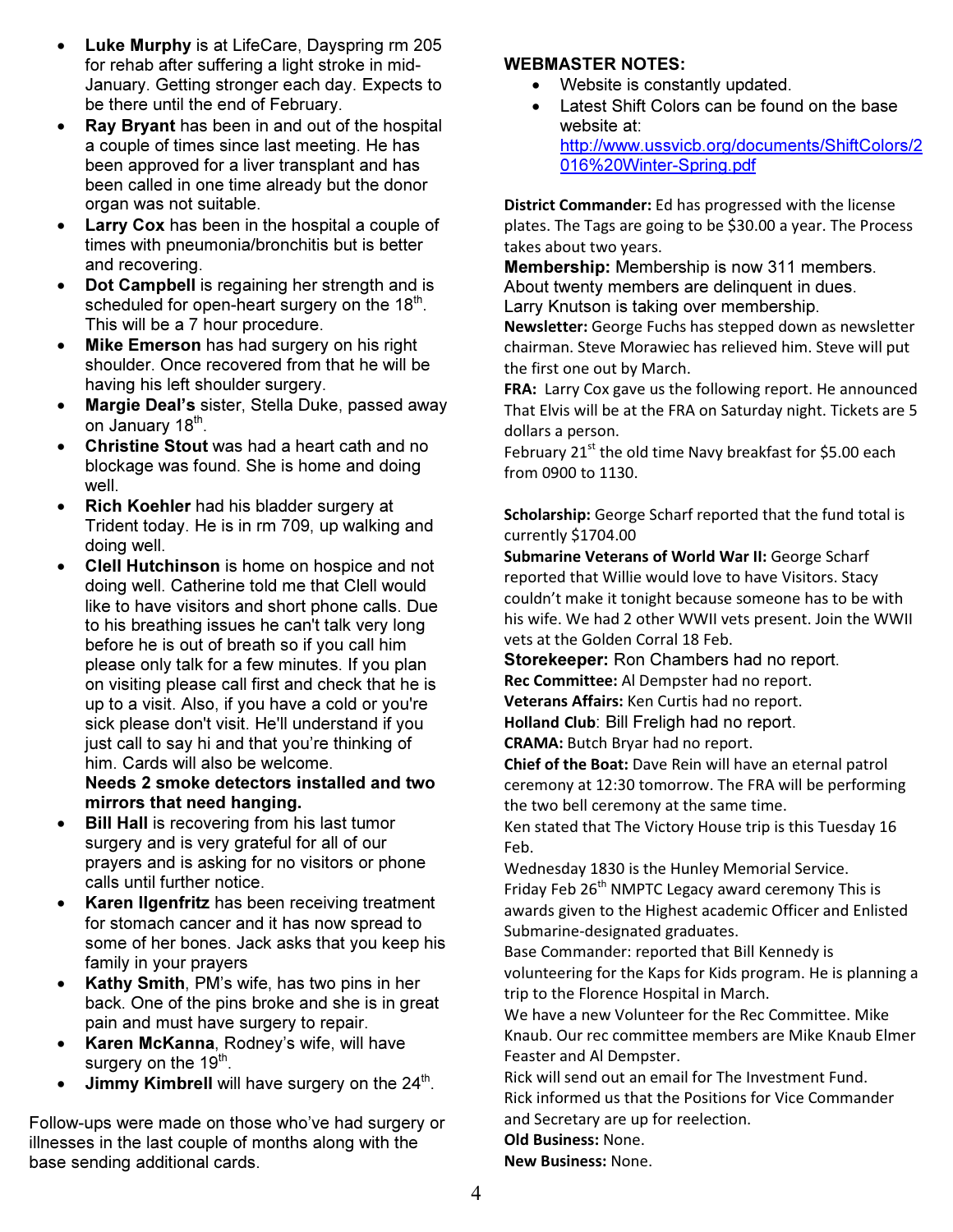#### Good of the Order:

The After Battery: Steve Morawiec spoke for Buddah and wanted to let everyone know the annual Hog roast is April  $2^{nd}$ .

Nuclear Historian: Rick Carlson reported:

The Family of a retired Master chief with 30 years in the Submarine service reluctantly decided that at age 92, he needed more care than they could provide. The only decent place close to their home was a nursing home for retired military. They approached the facility and were told that, while Army vets got first choice, they would take vets of the other services if there happened to be an opening; which by good fortune there was.

A week after placing the retired sub sailor there, his sons came to visit. "How do you like it here pop ?" they asked. "It's wonderful" Said the old sailor. Great chow, lots to do and they treat everyone with great respect.

"How so pop?" Well, take Harry, across the hall, 88 and was in the Aif Force. He hasn't worn the uniform in 30 years but they still call him General. Then George down the hall, used to lead the Army Band . Hasn't conducted a note in 40 years and they still call him Maestro. And Bob used to be a surgeon in the Navy, has not operated on anyone in 20 years and they still call him Doc."That's fine for the other guys, Pop, but how do they treat you"

"Me!" They treat me with even more respect. I am 92, Haven't had sex in 10 years and they still call me 'that fucking bubblehead'

Jimmy Lynn discussed Patriot Guard Riders. They ride in memory of fallen heroes. They are invited by the family and provide a flag line. The family of the veteran are escorted to the gravesite.

Gordon Long informed us that the barbershop quartet is doing singing telegrams. They sing two songs and provide a card and a single rose. The cost is \$50.00

Fleet reserve drawing was won by Marty Sessler.

The depth charge was won by Charley Holycross.

Benediction: Chaplain Nick Nichols gave the benediction. Meeting Adjourned: Following the benediction by Nick Nichols, the Base Commander adjourned the meeting at 2010.

Charleston Base Submariners' Legacy Award The award for Nuclear Power School Class 1506 was presented to ENS David A. Stevens and ETN3 Jason C. Dade on Feb. 26 by Charleston Base Commander Rick Wise. This award consists of a certificate which reads

"United States Submarine Veterans, Inc.- Charleston Base takes great pleasure in presenting the *Submariners' Legacy Award* for US Naval Nuclear Power School Class to

In recognition of your achievement as highest Grade Point Average Submarine Designate for your Class and to charge you with the responsibility of carrying on the legacy, honor and high standards of the United States Submarine Force. Pride Runs Deep"



#### Charleston Base Participates in H.L. Hunley-USS Housatonic Memorial Service

Members of Charleston Base again participated in the ceremony honoring the men lost on both the Confederate submarine H.L. Hunley and the USS Housatonic. Members of the base presented 13 roses to the Lady Mourners one each for each man lost. Vice Commander Rick Sparger and base member Paul Viering cast a wreath into the water for each ship. The text of the speech given was:" The Submarine Veterans are here tonight to join you in remembering and honoring those brave men that perished in the Confederate submarine H.L. Hunley as well as on the United States Navy ship USS Housatonic. These were all men doing their duty for their countries as they understood that duty.

 In remembering and honoring the men of the H.L. Hunley we remember and honor the memory of all brave men who gave their lives in submarines while defending their Country. Submariners of today share many common bonds with the men of the H. L. Hunley.

As General Beauregard required of Lt. Dixon in manning the third crew - they must be volunteers, be told of what happened to the other crews and be trained on all operations of the submarine, the United States Submarine Service of today is manned by volunteers who are taught the history of the Submarine Service and all operations of a modern submarine. These young men and women do not receive their submarine warfare pins of Dolphins until they have proven to their shipmates that they have the necessary knowledge and are able to be trusted.

The Submarine Service of today, 152 years later, is *still* an inherently dangerous operation. The environment below the surface of the ocean is as just deadly as the environment of space and just as unforgiving of mistakes. In the 116 year history of the United States Navy Submarine Service a total of 15 submarines and 455 men have been lost due to accidents.

Submariners have been going to sea, with all volunteer crews as the H. L. Hunley crew did, disregarding the risks that they knowingly faced, to do what was and is required to defend their country. It has been my experience that submariners of any period can recognize submariners of any other period as Brothers of the Dolphin in a very short time. I know if we met the crews of H. L. Hunley we would quickly recognize our brothers. During a ceremony in 1958 Cdr. William R. Anderson the Commanding Officer of the USS Nautilus SSN 571 (The first Nuclear Powered Submarine) paid tribute to the H. L. Hunley;

 "This little boat taught man a great deal by her short and tragic adventure, true her imperfections were many and her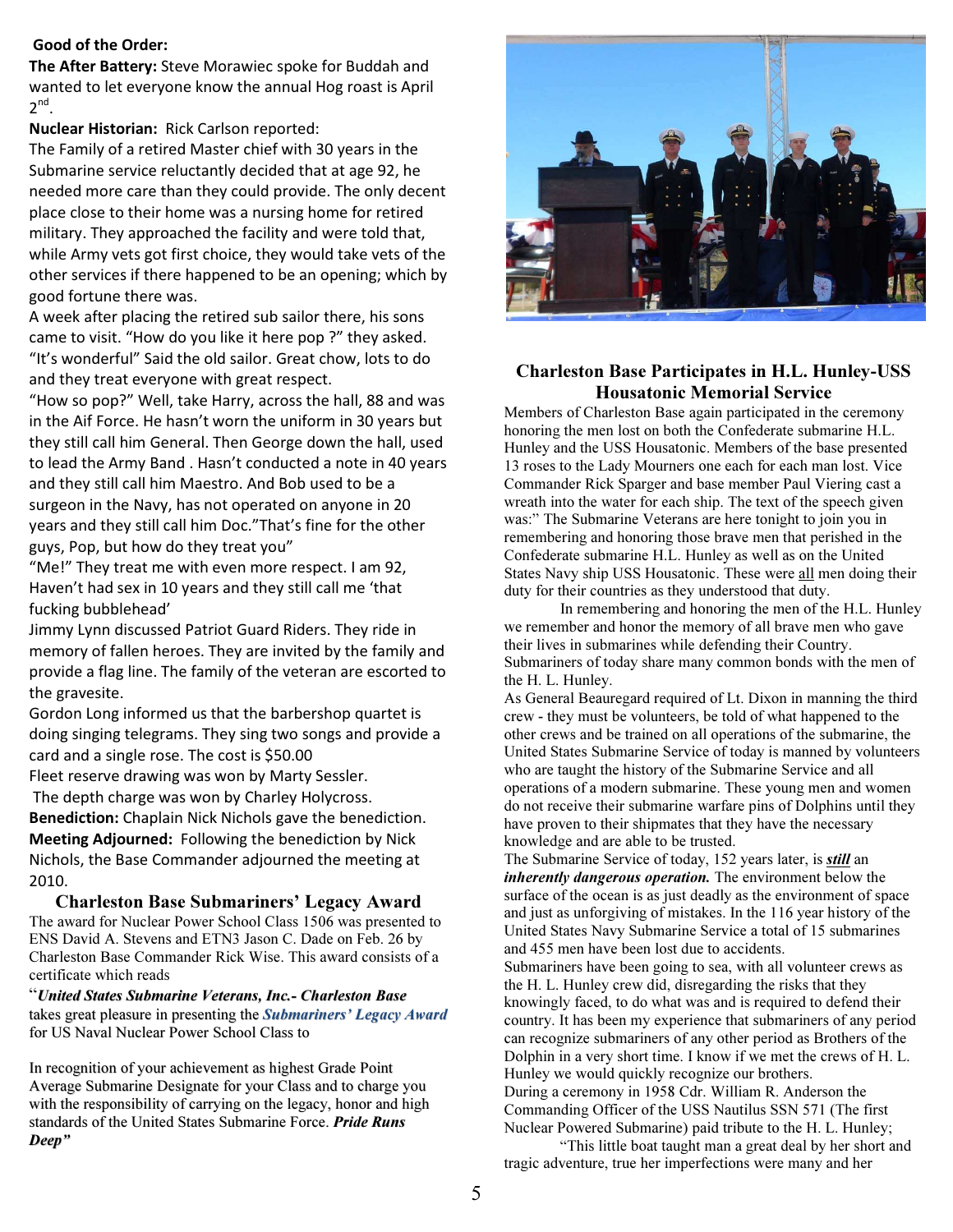success in combat scant and fatal, but she set a precedent of earth shaking consequences. By sinking that Union ship USS Housatonic the H. L. Hunley demonstrated that a ship could avail herself in the underwater world, after the element of surprise, deal the enemy a deadly blow. This was the beginning of a brilliant revolution in sea warfare."

FROM THE CONFEDERATE SUBMARINE H.L. HUNLEY TO THE MOST MODERN AND SOPHISTICATED SUBMARINES OF THE TWENTY-FIRST CENTURY---THE SACRIFICE CONTINUES…..

The men seated before you on my right are all members of the: Submarine Veterans of World War II -- Swamp Fox Chapter AND United States Submarine Veterans, Incorporated – Charleston Base

Our purpose is best explained by our creed which reads;

"To perpetuate the memory of our shipmates who gave their lives in the pursuit of their duties while serving their country. That their dedication, deeds and supreme sacrifice be a constant source of motivation toward greater accomplishments…Pledge loyalty and Patriotism to the United States of America and its Constitution". We have this in common with the brave men of the H.L. Hunley -- We are all Submarine sailors.

We have this in common with the brave men of the USS Housatonic -- We are all United States Navy sailors.

We are honored to be here tonight to pay tribute to all our fallen brethren.

"May God rest their gallant souls.""

This is an abbreviated Newsletter put out by the Base Commander because the Newsletter Editor position is vacant.